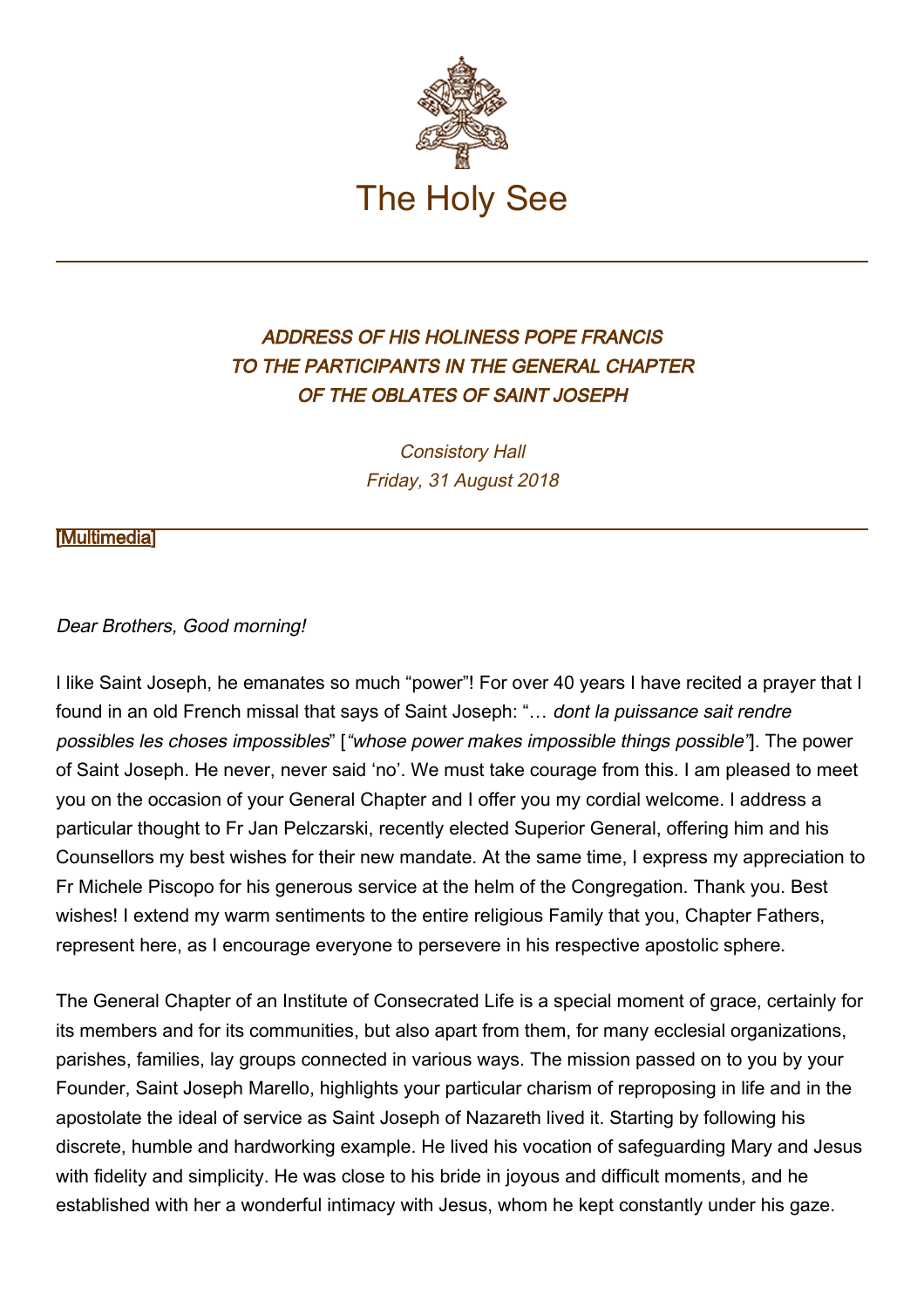Enriched by the industrious simplicity of Saint Joseph, you are called to be witnesses in the world to a distinctive message, to a comforting good news: which is that God makes use of everyone, with a preference for the least and the humanly ill-equipped, in order to sow and cultivate his Kingdom. May the prospect of serving Jesus in the Church and in brothers and sisters, with particular attention to young people and to the humblest, always shape your life and your joy. In this way may you be inspired by your holy Founder's words, which are always of great relevance: "Poor Oblates of the Home for the Aged, you are among the minor priests. You are nothing and you enjoy none of those positions that hold promise for the future. And yet Our Lord makes use of you also for the good of souls. Yes, keep on saying: Servi inutiles sumus ['we are unprofitable servants'], but keep on going forward to do the portion of work which the Divine Will assigns to you day by day through its representatives. And may others videant opera vestra bona et glorificent Patrem vestrum qui in coelis est ['see your good works and glorify your Father who is in heaven']" (The Letters of Saint Joseph Marello, Lett. 212, p. 126).

Thus, I encourage you to continue to live and work in the Church and in the world with the simple and essential virtues of the Bridegroom of the Virgin Mary: humility, which attracts the benevolence of the Father; intimacy with the Lord who sanctifies all Christian action; silence and hiddenness, together with zeal and hard work to further the Lord's will, in the spirit of that happy phrase which Marello consigned to you as a motto and a programme: "Be Carthusians indoors, and apostles outdoors". This teaching, always alive in your spirit, obliges all of you, dear brothers, to safeguard in the religious houses a climate of meditation and prayer, fostered by silence and by timely community encounters. The family spirit strengthens the union of communities and of the whole Congregation.

Saint Joseph Marello exhorted his spiritual sons to put in first place love and obedience to the teachings and directives of the Supreme Pontiff. Those were times of rationalism intolerant of all spiritual dogma; ours are times of unbridled relativism which undermines the edifice of faith and strips away the meaning of the very idea of Christian fidelity. Therefore your Founder's mandate — to be witnesses everywhere to love and fidelity to Christ and to his Church — is more timely than ever. With your life and your words you teach the people of every part of the world and in particular young people, to whom your apostolate is largely directed, that the example of Joseph of Nazareth, fully consecrated to the service of Jesus, is still the simplest, safest and most fascinating way to accomplish the Christian vocation and life in a full and joyful way.

Confronted by a superficial culture which reveres the possession of material goods and promises happiness through dangerous shortcuts, you do not fail to encourage young people to temper the spirit and to form a mature character, capable of strength but also of tenderness. And the greatest joy is speaking to young people about Jesus, reading the Gospel with them, correlating it with life.... This is the best path for building a solid future.

May the intercession of the two Josephs, the Patron of the universal Church, and your Founder,